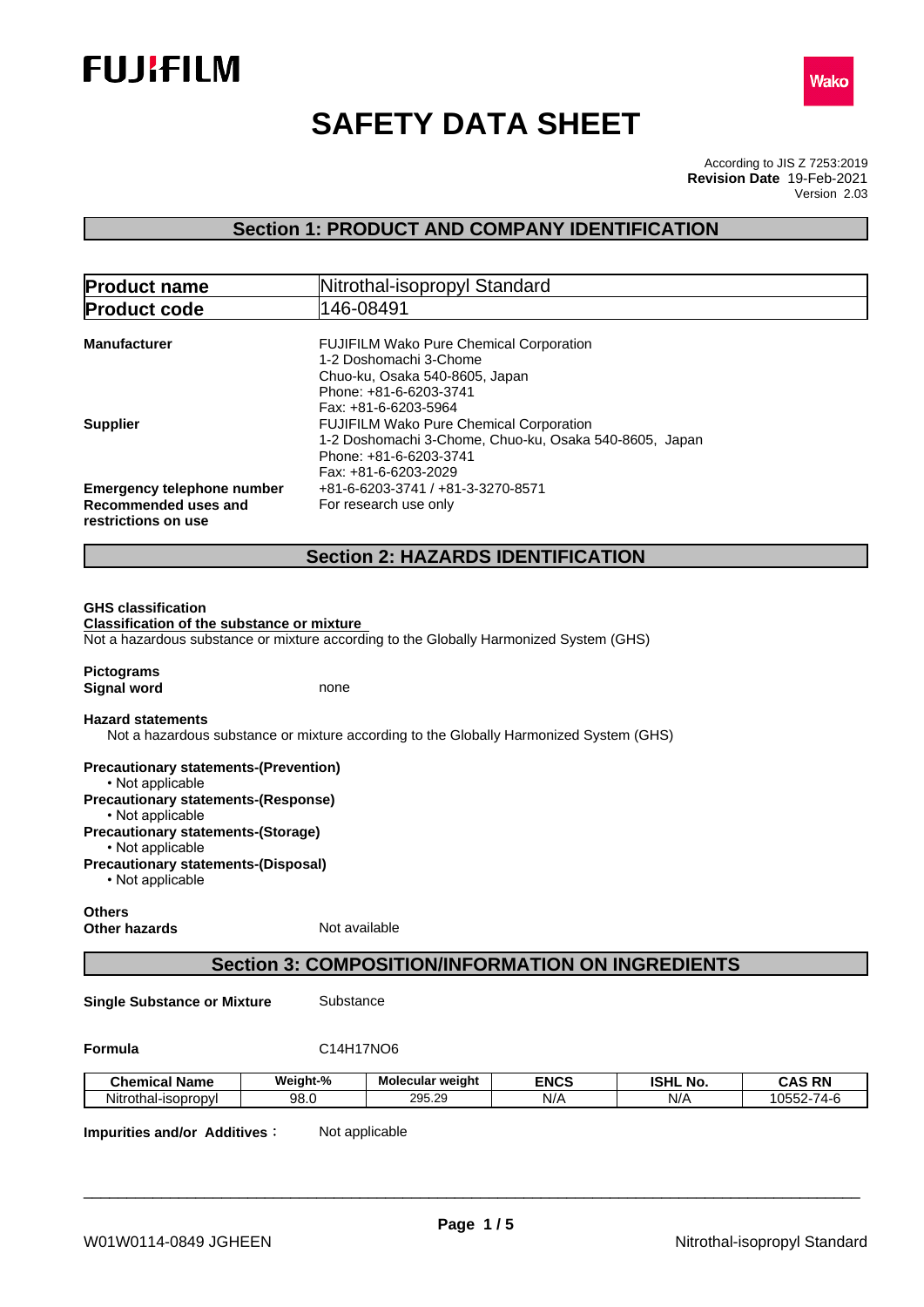# **Section 4: FIRST AID MEASURES**

#### **Inhalation**

Remove to fresh air. If symptoms persist, call a physician.

#### **Skin contact**

Wash off immediately with soap and plenty of water. If symptoms persist, call a physician.

#### **Eye contact**

IF IN EYES: Rinse cautiously with water for several minutes. Remove contact lenses, if present and easy to do. Continue rinsing. Immediate medical attention is required.

#### **Ingestion**

Rinse mouth. Never give anything by mouth to an unconscious person. Call a physician or poison control center immediately. Do not induce vomiting without medical advice.

#### **Protection of first-aiders**

Use personal protective equipment as required.

# **Section 5: FIRE FIGHTING MEASURES**

#### **Suitable extinguishing media**

Water spray (fog), Carbon dioxide (CO2), Foam, Extinguishing powder, Sand

**Unsuitable extinguishing media**

No information available

#### **Specific hazards arising from the chemical product**

Thermal decomposition can lead to release of irritating and toxic gases and vapors.

**Special extinguishing method**

#### No information available **Special protective actions for**

**fire-fighters**

Use personal protective equipment as required.Firefighters should wear self-contained breathing apparatus and full firefighting turnout gear.

# **Section 6: ACCIDENTAL RELEASE MEASURES**

# **Personal precautions, protective equipment and emergency procedures**

For indoor, provide adequate ventilation process until the end of working. Deny unnecessary entry other than the people involved by, for example, using a rope. While working, wear appropriate protective equipments to avoid adhering it on skin, or inhaling the gas. Work from windward, and retract the people downwind.

#### **Environmental precautions**

To be careful not discharged to the environment without being properly handled waste water contaminated.

#### **Methods and materials for contaminent and methods and materials for cleaning up**

Sweep up and gather scattered particles, and collect it in an empty airtight container.

#### **Recoverly, neutralization**

No information available

#### **Secondary disaster prevention measures**

Clean contaminated objects and areas thoroughly observing environmental regulations.

# **Section 7: HANDLING AND STORAGE**

#### **Handling**

#### **Technical measures**

Avoid contact with strong oxidizing agents. Use with local exhaust ventilation.

#### **Precautions**

Do not rough handling containers, such as upsetting, falling, giving a shock, and dragging. Prevent leakage, overflow, and scattering. Not to generate steam and dust in vain. Seal the container after use. After handling, wash hands and face, and then gargle. In places other than those specified, should not be smoking or eating and drinking. Should not be brought contaminated protective equipment and gloves to rest stops. Deny unnecessary entry of non-emergency personnel to the handling area.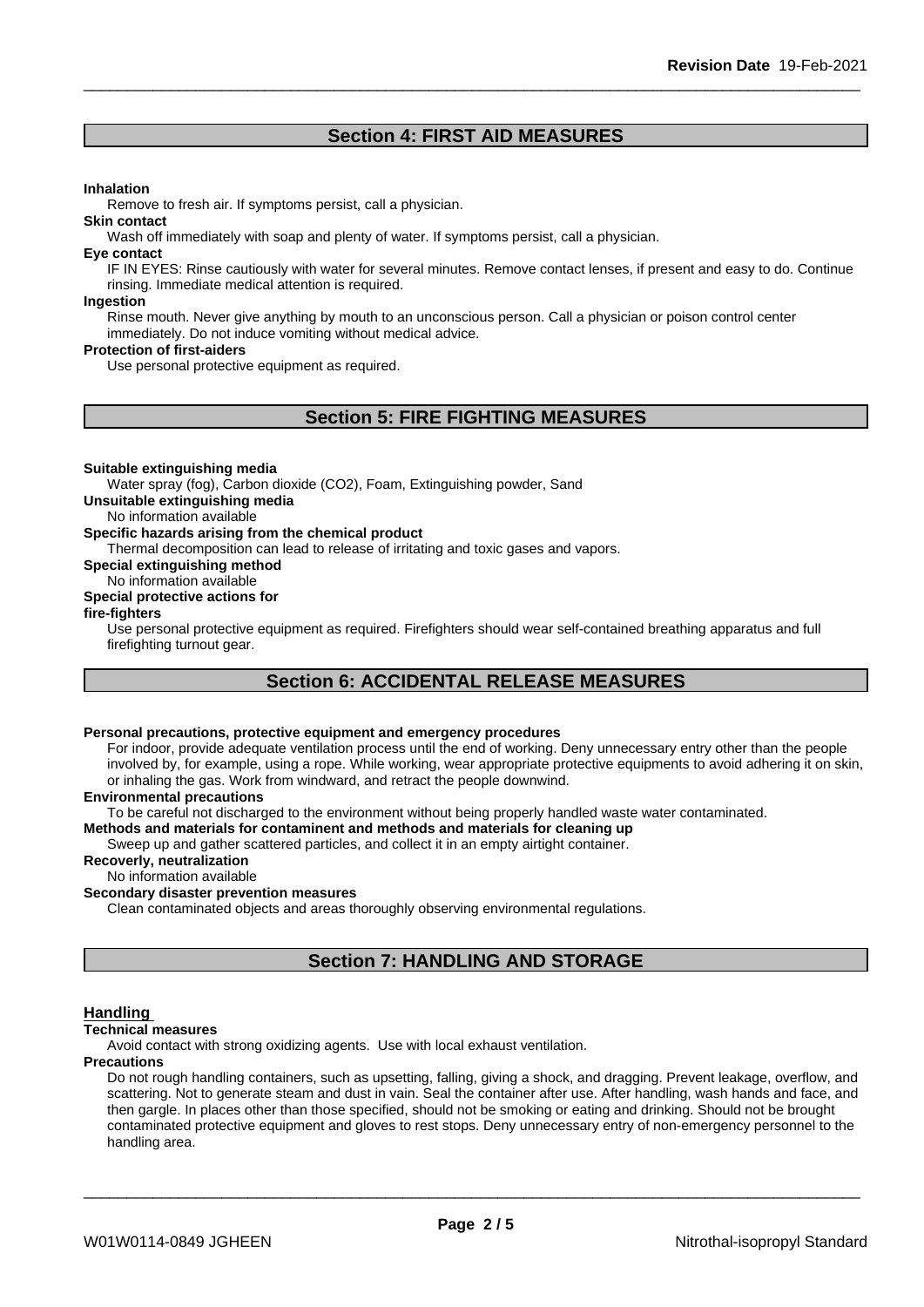#### **Safety handling precautions**

Avoid contact with skin, eyes or clothing. Use personal protective equipment as required.

### **Storage**

**Safe storage conditions Safe packaging material** Glass **Incompatible substances** Strong oxidizing agents

**Storage conditions** Keep container protect from light tightly closed. Store in a cool (2-10 °C) place.

## **Section 8: EXPOSURE CONTROLS/PERSONAL PROTECTION**

#### **Engineering controls**

In case of indoor workplace, seal the source or use a local exhaust system. Provide the safety shower facility, and handand eye-wash facility. And display their position clearly.

**Exposure limits** This product, as supplied, does not contain any hazardous materials with occupational exposure limits established by the region specific regulatory bodies.

**Personal protective equipment Respiratory protection** Dust mask Hand protection **Protection Protection** gloves **Skinandbody protection** Long-sleeved work clothes

**Eye protection protective eyeglasses or chemical safety goggles** 

#### **General hygiene considerations**

Handle in accordance with good industrial hygiene and safety practice.

# **Section 9: PHYSICAL AND CHEMICAL PROPERTIES**

#### **Form**

| nearly white-yellow                                         |
|-------------------------------------------------------------|
| crystalline powder - powder                                 |
| No data available                                           |
| 66 °C                                                       |
| No data available                                           |
| No data available                                           |
| No data available                                           |
| No data available                                           |
|                                                             |
|                                                             |
| No data available                                           |
| No data available                                           |
| No data available                                           |
| No data available                                           |
| No data available                                           |
| No data available                                           |
| No data available                                           |
| No data available                                           |
| Ethanol, acetone: soluble. water: practically insoluble, or |
| insoluble.                                                  |
| No data available                                           |
| No data available                                           |
| No data available                                           |
| No data available                                           |
| No data available                                           |
|                                                             |

# **Section 10: STABILITY AND REACTIVITY**

### **Stability**

**Reactivity** No data available **Hazardous reactions**

**Chemical stability** May be altered by light.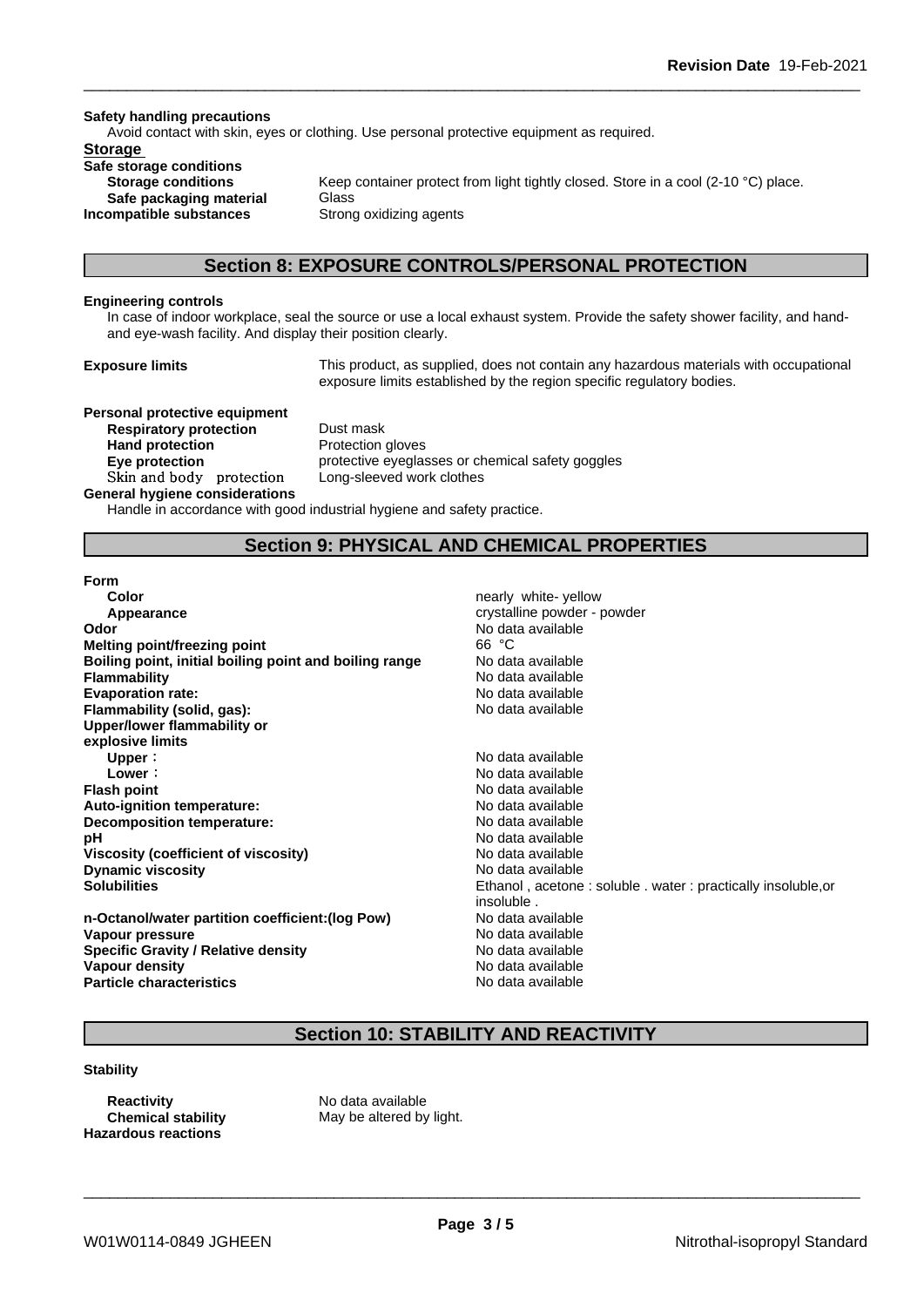None under normal processing **Conditions to avoid** Extremes of temperature and direct sunlight **Incompatible materials** Strong oxidizing agents **Hazardous decomposition products** Carbon monooxide (CO), Carbon dioxide (CO2), Nitrogen oxides (NOx)

# **Section 11: TOXICOLOGICAL INFORMATION**

#### **Acute toxicity**

| <b>Chemical Name</b> | <b>D50</b><br>Oral '                                  | <b>.D50</b><br>De                    | $P - P$<br>Innalation<br>.uju |
|----------------------|-------------------------------------------------------|--------------------------------------|-------------------------------|
| Nitrothal-isopropyl  | $\overline{\phantom{a}}$<br>3400ma/ka<br>(Rat<br>shаl | $\sim$ n $\sim$<br>(Rat<br>.500ma/ka | N/L                           |

| <b>Skin irritation/corrosion</b>         | No data available |  |
|------------------------------------------|-------------------|--|
| Serious eye damage/ irritation           | No data available |  |
| <b>Respiratory or skin sensitization</b> | No data available |  |
| Reproductive cell mutagenicity           | No data available |  |
| Carcinogenicity                          | No data available |  |
| <b>Reproductive toxicity</b>             | No data available |  |
| <b>STOT-single exposure</b>              | No data available |  |
| <b>STOT-repeated exposure</b>            | No data available |  |
| <b>Aspiration hazard</b>                 | No data available |  |

# **Section 12: ECOLOGICAL INFORMATION**

| Ecotoxicity |  |  |
|-------------|--|--|
|             |  |  |

**Ecotoxicity** No information available

**Persistence and degradability** No information available<br>**Bioaccumulative potential** No information available **Bioaccumulative potential<br>Mobility in soil Mobility in soil** No information available **Hazard to the ozone layer** No information available

**Other data** No data available

# **Section 13: DISPOSAL CONSIDERATIONS**

#### **Waste from residues**

Disposal should be in accordance with applicable regional, national and local laws and regulations. **Contaminated container and contaminated packaging**

Disposal should be in accordance with applicable regional, national and local laws and regulations.

# **Section 14: TRANSPORT INFORMATION**

| <b>ADR/RID</b><br>UN number<br>Proper shipping name:<br>UN classfication<br><b>Subsidiary hazard class</b> | Not regulated      |
|------------------------------------------------------------------------------------------------------------|--------------------|
| Packing group<br><b>Marine pollutant</b>                                                                   | Not applicable     |
| <b>IMDG</b><br>UN number<br>Proper shipping name:                                                          | Not regulated<br>- |